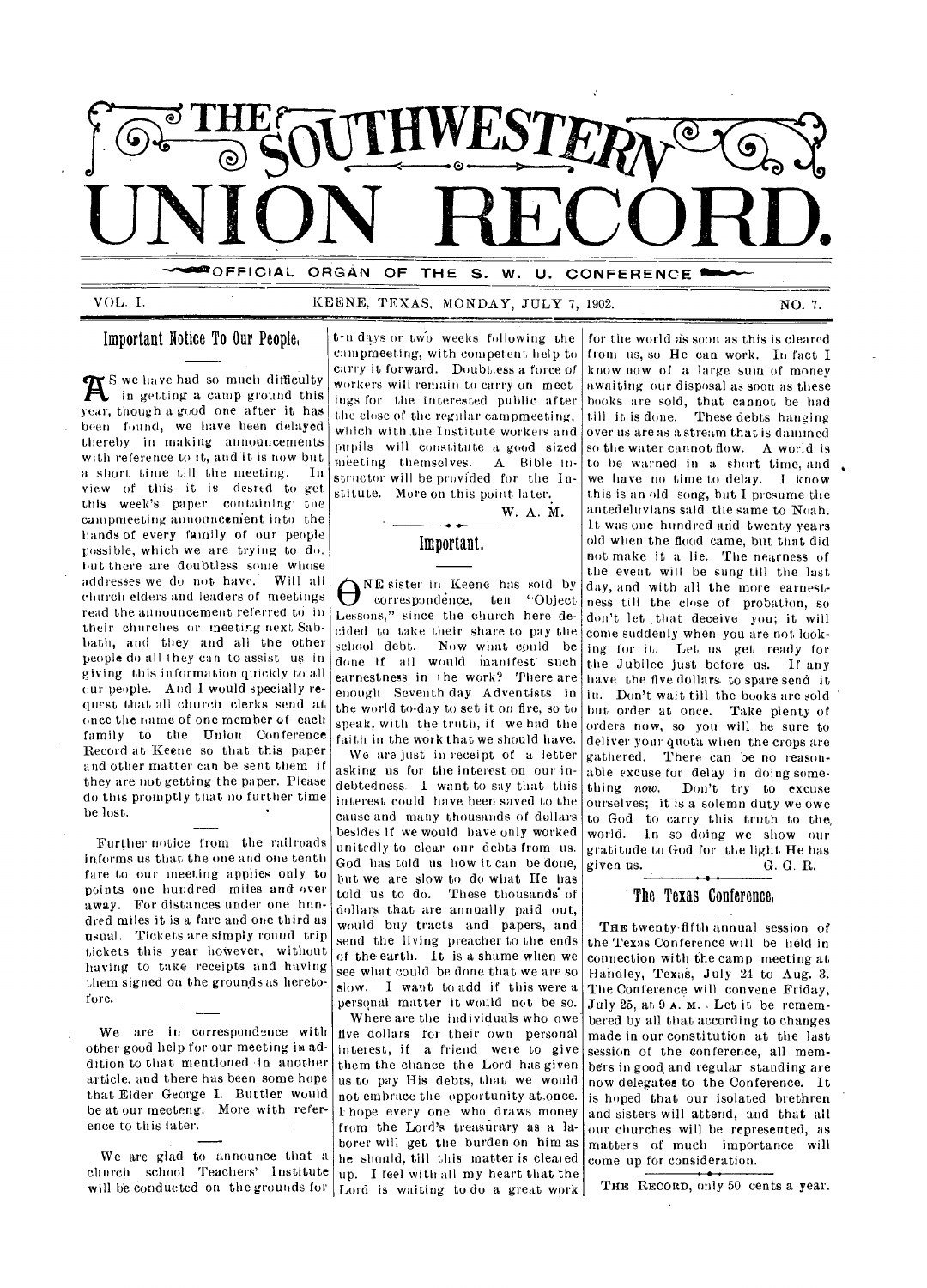# SOUTHWESTERN UNION RECORD

# $\triangle\mathbb{C}$ he Union Record.4

|  | A WEEKLY JOURNAL                                                                   |
|--|------------------------------------------------------------------------------------|
|  | Published by the Southwestern Union Confer-<br>ence of the Seventh-day Adventists. |
|  | G G Ruperer Managing Editor.                                                       |

G. G. RUPERT, ...............Managing Editor.<br>John B. Firch, ...............Assistant Editor.

Subscription Price, a year, .................... \$ .50 Clubs of Ton, one year  $\dots\dots\dots\dots\dots\dots\dots$ 4.50

### AGENTS:

Oklahoma Tract Society, Oklahoma City. Oklahoma, Arkansas Tract Society, Springdale, Arkan-

#### sas. Texas Tract Society, Dallas Texas.

All papers will be discontinued when the time expires, unless promptly renewed.

Money or letters should not he sent to individuals. All business communications should be addressed, and all remittances and money • orders made payable to the SOUTHWESTERN UNION RECORD, KEENE, TEXAS.

# An Explanation.

SOME will wonder why there is no<br>
German matter in this week's is-<br>
The reason is that we haven't a German matter in this week's issue. The reason is that we haven't a. sufficient quantity of type to meet the demands for it in our office. We bought as much of it as our means would per $mit -$  twenty-five pounds  $-$  and this Week we have used it in the German department of the Academy calendar. We hope by next week to have it free again to be used in the paper as it was intended. We have ordered more of it and we hope that when it comes we will have sufficient for all purposes. The Lord sent us some means last week, and we hope more will be sent as we may need it to tit our printing office up in such manner so as to be able to do the work as it comes to us.

ELDER Rupert spent the last Sabbath and Sunday in June with the Dallas church. The attendance was quite good; the Lord gave freedom in the ministry of the word. Three applied for membership in the church. This is one of the old churches in Texas, and some members there have seen the rise and progress of the cause in this commonwealth. Their hope is bright in the final victory of the truth. The. Elder enjoyed his visit very much. He hopes to be able to visit many of the churches in this Union Conference the coming year.

THD RECORD should have a circulation of two 'thousand by September 1st. Who will take hold and help us get it into the family of every Seventh-day Adventist in the conference, and as many more as possible by that time?

PROF. Alvin Covert, Principal of Keene Academy, will probably attend the campmeetings in all the conferences in the interest of the Academy,

THE Keene pure food factory is putting in an elevator from the ground floor to the fourth story of its building. It was an improvement much needed.

BROTHER McCully informs us that there have been more orders taken for subscription books in Texas, during the month of June, than at any other time during that month for three years past. This is good for Texas. Let the good work go on!

THE prospects are now that people of Keene will patronize the Academy model church school. If this is done the School Board will find that they will have plenty to do in looking after •its affairs. If there shold be a large attendance from abroad it will, no doupt, tax the teachers to attend to all.

WE are in receipt of a letter from a subscriber asking that a copy of the RECORD be sent to her friend in Washington so that she night read the articles on the "Millennium" now being published in this paper. She, also, asks for back numbers. Other doctrinal articles will appear from time to time so that this paper may be used for missionary purposes.

# Oklahoma Department.

# **NOTICE.**

1 have sent out the blanks to the church officers for the closing quarter, and I make a special request that all do their very best to make out the reports and send them in just as soon as they hold their quarterly meeting.

This is the last quarter of the conference year and as we will give a report at campmeeting, we wish to have it complete.

E. JOSEPHINE RUPERT, CONFERENCE SECRETARY.

A LADY in Oklahoma city came to the office last week and wanted to buy some tracts to send to her friends. She heard two sermons in New York state and received some tracts twenty years ago and had not neard any since, but she never forgot them.

PLEASE read Brother Shultz' articles in tho Record on getting in debt. We wish all our people would see this point and work to that end to keep out of debt.

### News Notes.

BROTHER Eugene Couch called at the office last week.

ELDER G F Haffner spent a short time at the office this week.

THE West Cooper church ordered forty-four Monitors recently.

IN planning what to do with your money after harvest don't forget your tract society account.

THE Sabbath School Quarterlies came in rather late, but we trust the Schools were not inconvenienced in any way.

BROTHER S. P. Reed. our blind brother, ordered two hundred of tile July number of Good Health to sell in this city.

ELDER MeRynolds called at the of\_ fice Monday. He was on his way from his home to Topeka, Kansas, He is looking well.

SISTER Minnie Syp, who has been holding meetings at Putnam, 0. T. reports that seven have commenced keeping the Sabbath.

IF you want to know anything about our books or about our work in any way write us. We are here to give you anyiuformation we can.

THE Oklahoma City church has elected a school board for the coming year and is planning for a good school. Has your church done the same?

BROTHER T. J. Eagle has returned from Topeka and will make Oklahoma. his home. His wife, who is now visiting in Kansas will comes down soon.

THE letters are coming in fast lately.. That is right. Send in your orders and we will fill them promptly even if we have to increase the office help.

WE urgently request all those who owe the Tract Society to pay just as much as they possibly can, if it is only a small amount, so that we can meet our bills.

NEW Sabbath schools are springing up all over the country. The demand for quarterlies is so great that, although we increase our standing order each quarter,we always run short.

BROTHER Etchison writes that a man at Dover, 0. T., has offered the use of his grove and ten dollars to help on expenses if we will have the campmeeting there.

MISSES Lauretta and Lucile Rupert, report an attendance at the Summer school at the Berrien Springs of about three hundred. They say the school is splendid and they are enjoying it very much.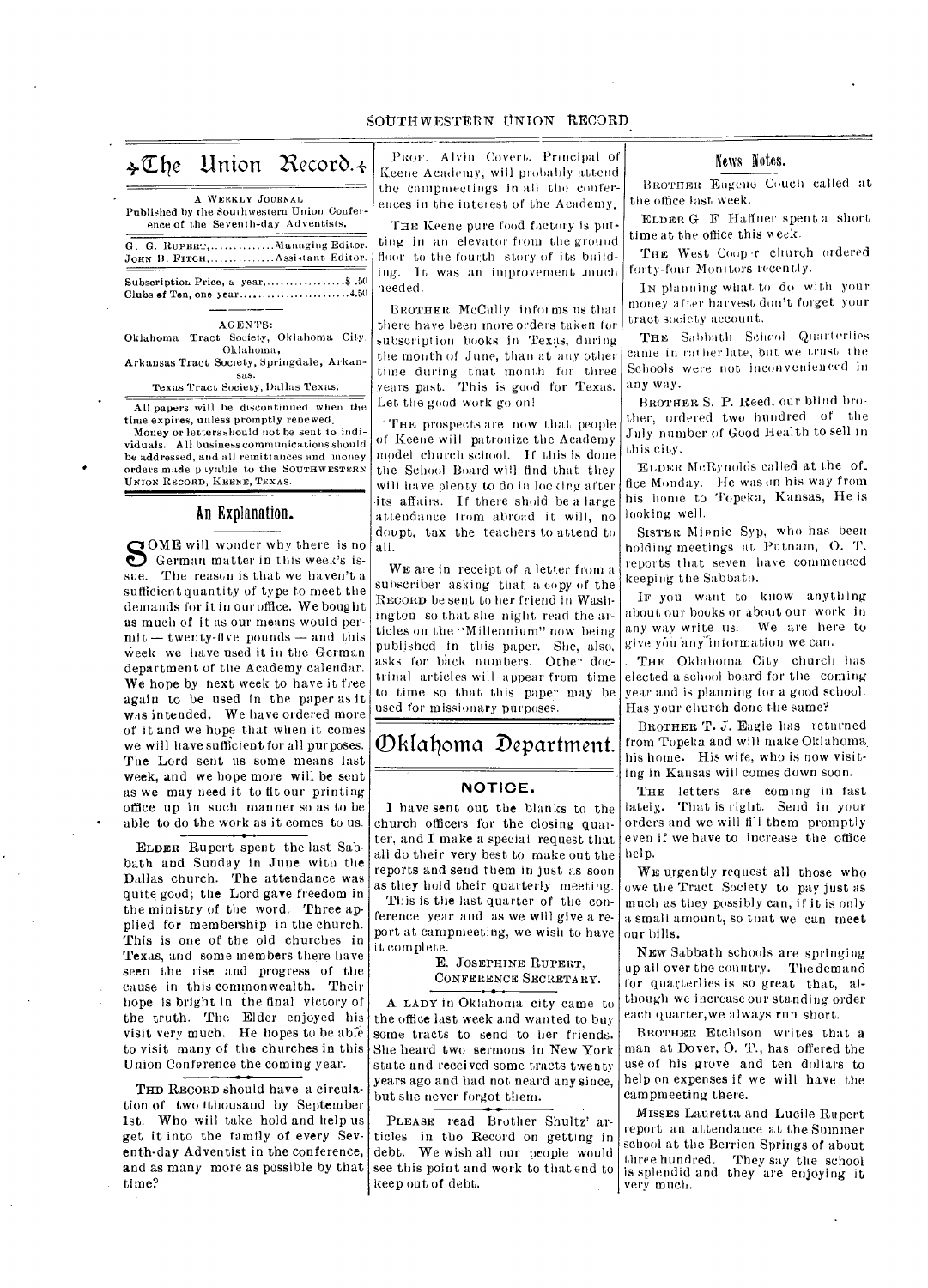# SOUTHWESTERN UNION RECORD.

# ft exas Department.

# Field Reports.

In our last report from Athens we spoke of a growing interest, but soon after our report there was a big theatrical show conducted, in town, each night for a week. This reduced our congregation some. And the very day it closed the Baptist began a two weeks meeting not far from our tent and we were compelled to close for want of attendence. But as we had been holding meetings at the West Side Mission, for some time, and there seemed to be some interest there, we have moved to this part of town, and are conducting a very interesting meeting here. The attendence is very good, and there is a real interest to hear. Can't tell what may result, but the one in whom we trust is giving power, and freedom of speech and we have hopes of some fruit for the Master. Ten stood up Sunday night and gave witness to what we had taught up to that date.

The ministers of the town are doing their work by still hunting; but thank the Lord there are some here who believe in liberty of conscience, and will not he swayed by a religious boss.

We are working on, trusting that the good Lofd will over-rule all for good.

W: M. CUBLEY. NATHAN WILLESS.

Cooper.

WE have been at our field over a week and were made glad to- $\mathbf{W}^{\text{E}}$  have been at our field over a  $\frac{d}{dx}$  or week and were made glad to-<br>day by the arrival of the RECORD. I canvassed Thursday and Friday, Ber-tie staying in to finish resting. The Lord blessed me with some rich experiences.

We are needing rain quite badly. One order was taken on the condition of a good corn crop. I ant sure the Lord does not want any one lost for a lack of rain. Pray for us.

> ARTIE TAYLOR. BERTA TAYLOR.

**Midy,** 

gin a meeting at this place the  $20$ th 15; value, \$71.50. **HAVE** been vsiting the scattered I brethren in Brown County the last two weeks. Have held twelve pub lie services. Have had the pleasure of awakening and arousing the brethren and sisters somewhat. There were seventeen Seventh-day **kdventists** and five Seventh-day Baptists present at our services last Sabbath. I will be-

and extect to continue until July 5. I am stoping with a family that have but recently begun keeping the Sabbath and I have hope that the two grown sons will give their hearts to God. On the 4th of July we expect to have some fifteen or twenty Seventhday Adventists with us here and we will organize a church.

N. J. ETHERIDGE.

# Canvassers' Report

#### FOR THE WEEK ENDING JUNE 14.

J. A. Young, Bonham; Patriarchs and Prophets; hours. 48; exhibits. 57; orders, 14; value; \$37.50; helps, \$7.25;

J. T. Harper, Bonham; Patriarchs and Prophets; hours, 48; exhibits, 50; orders, 27; value, \$72.00; helps, \$6 25. Mrs. L. Harrol, Paris; Coming King; hours, 25; exhibits, 46; orders, 6; value, \$7.00; help, \$4.00; delivered, 2; value, \$2.00.

T. A. Smith, Temple; Daniel and Revelation; hours, 35; exhibits, 39; orders, 1; value, \$2.25; help, \$1.50.

•May Smith, Daniel and Revelation; hours, 26; exhibits, 31; orders, 6; value, \$13.50; helps, \$1.50,

Lydia Springsted, Temple; Daniel and Revelation; hours, 36; exhibits, 134; orders, 3; value, \$7.25.

E. F. Seat, Alto; Great Controversy; hours, 10; exhibits, 9; orders, 3; value, \$6.75; help, \$.50.

H. E. Spiva, Gainesville; Daniel and Revelation; exhibits 55; orders, 19; value, \$50.50.

Karie Tillman, Mount Vernon; Desire of Ages; hours, 47; exhibits, 67; orders, 21; value, \$83.25; helps, \$2.75.

W. A. Chatfield, Alvin; Daniel and Revelation; hours, 28; exhibits, 27; orders, 4: value, 9; helps, .25.

Maria Johnson; Longview; Heralds of the Morning; hours, 30; exhibits, 43; orders. 10; value, \$11.75; helps, \$.75; deliveries, 8; value, \$10.50.

G. W. Currie, Jewett; Bible Reading; hours, 18; exhibits, 26; orders, 18; value, \$45.50;

W. F. Mayers, Laredo; Coming -King; hours, 22; exhibits, 16; orders, 6; value, \$6; helps, \$2.00;

H. C. Long,' Cameron; Bible Reading; hours, 40; exhibit, 98; orders, 39; value, \$90,25; helps, \$1.25.

Lula Darnell, Corsicana; Marvel of Nations; hours, 17; exhibits, 49; orders 3; value, \$3.75; helps; \$1.50;

H. J. White, Rosebud; Coming King; hours, 28; exhibits, 27; orders, 9; value, \$13,50; helps, \$5.00.

J. **A.** Reiber, Paris; Home Hand Book; hours, 39; exhibits, 71; orders,

Fred Green, Paris; Home Hand Book; hour, 35; exhibits, 75; orders, 10; value, \$46.

E. Willhelm, Franklin; Daniel and Revelation; hours, 49; exhibits 71; orders, 22; value, \$54.00; helps, \$4.00.

Total, hours, 581; exhibits. 991; orders; 236; value \$631.25; helps \$38.50; deliveries, 10; value, \$12.50; agents, 19.

# The Outlook For the Canvassing Work.

**crHIS** seasons, drouth following the I general drouth of last year has made it in some localities very trying on the canvassers. But in the face of these difficulties most<sup>\*</sup> all have remained loyal to the work and the Lord has manifested his appreciation of their faithfulness by showering his blessings upon them. But now copious rains have fallen over a large part of the state assuring the cotton crop and brightening prospects generally. We are under renewed obligations to the giver of these blessings to push the work with greater earnestness, zeal, and perseverence.

In sections where the drouth was the most severe the corn crop has been practically ruined but now farmers will plant June corn and forage crops arid with the assurance of a cotton crop the faithful canvasser looking to the Lord for success in his work can find customers for his books. On the other hand there are counties where crops of all kinds are fine and not a worker in them. And for that matter some of these same counties have never worked for any of our books.

So just now is a favorable time to enter the canvassing work. I know many of our people are planing to enter the work.some time, but why put it off? Now is the time to be gaining an experience that will fit us for further usefulness in the Lord's vineyard. I would be pleased to correspond with any who may be thinking of taking up the book work. My address is Keene, Texas. Or better still let all such come to the campmeeting to be heldat Handley and after attending meeting go directly from there to their field of labor. Come along, brethren and sisters, I will be pleased to meet you and do all I can to help you get started in the work.

#### A. S. McCuLLY.

REMEMBER the campmeeting for Arkansas. It begins July 10. The Texas campmeeting begins July 24. These are the great spiritual feasts that come annually and we should avail ourselvs of the opportunity of attending them.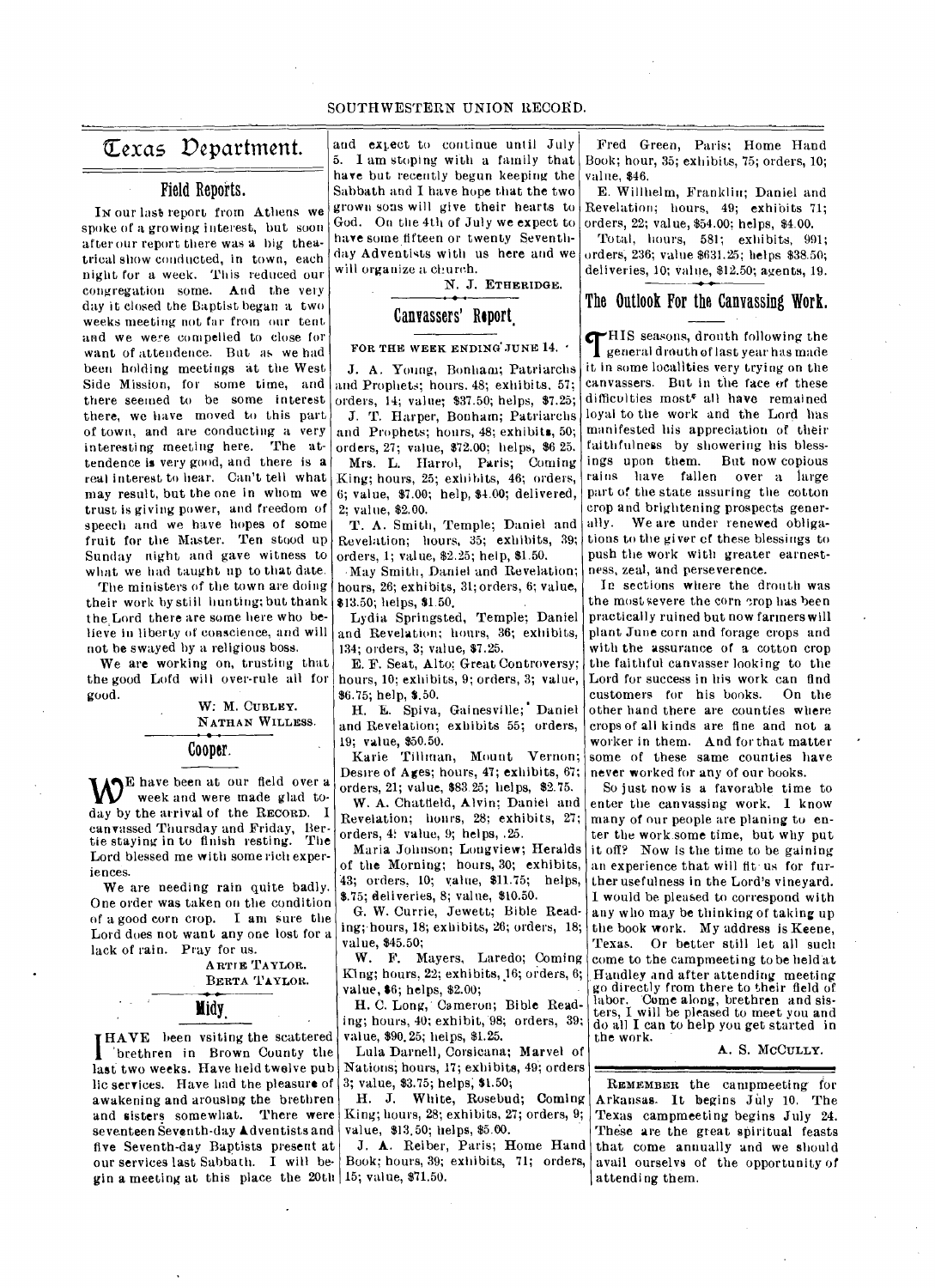Christian Education.

This department will be conducted by G. W. DRAPER, Keene, Texas, to whom all COMmunications should he addressed.

Jesus, The Divine Teacher.

CrHE divinity of Christ was in no way more clearly manifested to men than in the character of his Leaching. Then, as now and always, there were problems before the world and before the Jewish nation apparently demanding a solution. But national affairs and even world affairs were to Jesus but logal and transitory He never for one moment so forgot his divine mission as to offer any solution of the political and social problems which perplex men, nor even made the slightest allusion to them. He never forgot that his kingdom was not of this world; he never in any instance allowed the proximity of institutions or events to cloud his mind as to their importance, to dim his clear insight into the principles which govern and those which should govern Truman action.

The relation between the sexes was then as it has ever been one which most nearly affected the happiness 01 men and the welfare of society; but Jesus referred all questions concerning marriage to the divine principle enunciated "in the beginning," and his only suggestion for the cure of the social evil was to say to the indi vidual sinner, "Go and sin no more."

Human slavery was an established institution in the Roman Empire, which was the world. It existed in its most cruel and horrifying form. The victims of this merciless exhibition of human greed were not only those who had been reared in slavery, and who consequently were accustomed to their position and able to bear with some degree of resignation its indignities and hardships; but the fortunes of war made captives of thousands and even millions of both sexes, and of all ranks and all ages, and subjected them to all the heart rending vicissitudes of a life of slavery. Yet Jesus did not denonnee the institution, only as his message of peace and love was a denunciation;<br>he did not plan for destroyhe did not plan for destroying the institution, except as the progress of of the gospel in the world would tend to destroy it; he did not plan to alleviate the sufferings and distress of the unhappy slaves, only as the gospel would bring to them alleviation and comfort and liope. He should be disregarded. A better ren-

was not a citizen of this world and his deep sympathy for the woes of men never betrayed him into meddling with the <sup>a</sup> ffairs of this world.

And as lie would not meddle with this world's affairs neither would he employ the methods of this world. The power of organization is one of the most potent forces of this world for accomplishing good as well as bad ends. It has always been so recognized. and the marvellous achievements of organization at the present day are due. to men being more free to organize than in former times. Yet Jesus discredits it altogether as a factor in extending his kingdom. He refers everything to individual action and motive. The kingdom he came to establish is a spiritual principle. born of Heaven, which governs not organizations but individuals, and as organizations cannot originat er neither can they promote its growth. Indeed it has been the experience of the people of God that every reform has made its greatest progress, its most profound spiritual impression upon the world, in its beginning when organization was absent or incomplete. Later in every case came organization and crystallization and loss of spirituality.

In every respect the teaching of Je sus stands out in the clearest contrast to that of human teachers. Pride of self, so called "honor," is a much esteemed quality among men. To resent an injury or an insult. to be "sudden and quick in quarrel," is universally considered manly and noble, and to be called 'meek" or "tame spirited" is considered an insult and equivalent to a denial of manhood. But Jesus, the divine teacher, seeing the hidden springs of action, said, "Blessed are the meek, for they shall inherit the earth " "Blessed are the poor in spirit, for their's is the kingdom of heaven."

Again, the world and the worldloving church laud "Patriotism" as one of the very highest virtues of men; and ferocity, cruelty, sensuality, and drunkenness are overlooked and even condoned in the man who "loves his country" enough to fight and kill other men at its bidding. But Jesus never said one word of the virtue of patriotism. He was the Brother of mankind, and to those who receive his teaching all men are brethren. In Matt. 5:43,44 as well as in the parable of the Good Samaritan and elsewhere Jesus teaches most clearly that ject after the paper on it has. been national boundaries and distinctions presented.

dering would make this point more clear. "Enemy" does not always refer to one's personal enemies, but, to foreigners, nor "neighbor" to those who dwell next door, but to fellowcountrymen. There was no command in the law of Moses that one should bate his personal enemies, but the .Jews were commanded to destroy the wicked nations of Canaan, and from this came to regard all foreigners as enemies. Jesus in the parable describes the conduct of the priest and the Levite, who were fellow coontrymen of the wounded man, and the kindness of the Samaritan, who was considered a foreigner and an enemy, and draws the lesson of the occurrence in the question, Which now of these three acted the part of a fellow countryman to him that fell among thieves? In the teaching of Jesus so-called patriotism had no place.

So in every way Jesus showed himself superior to all the wisdom of this world and to merit in a higher degree than Nicodemas conceived, the title of "A Teacher Come from God."

G. W. D.

•

# The Teachers' Institute,

**RESANGEMENTS** have been made to hold a Teacher's Institute at the close of the Texas Campmeeting, to continue for ten days or two weeks. Near its close an examination for teachers will take place, and certificates will be issued to those capable of teaching a church school. Let it be remembered that genuine conversion and an earnest love for the work are the first qualifications.

This Institute is not called simply for teachers. No great degree of success can be attained in our schools till both teachers and patrons understand the principles of Christian education so that they can co-operate with each other. Then let some from each church stay and study together. Especially would we invite the members of church school boards to be present. Let these also be present who anticipate preparing to become teachers.

We hope all our friends, teachers and others, who have questions on any phase of the educational work will bring them for the institute question box. A list of subjects has been sent to teachers. We hope that others will not feel debarred from writing on these subjects. We expect to have free discussion of each sub-

MRS. FLORA H. WILLIAMS.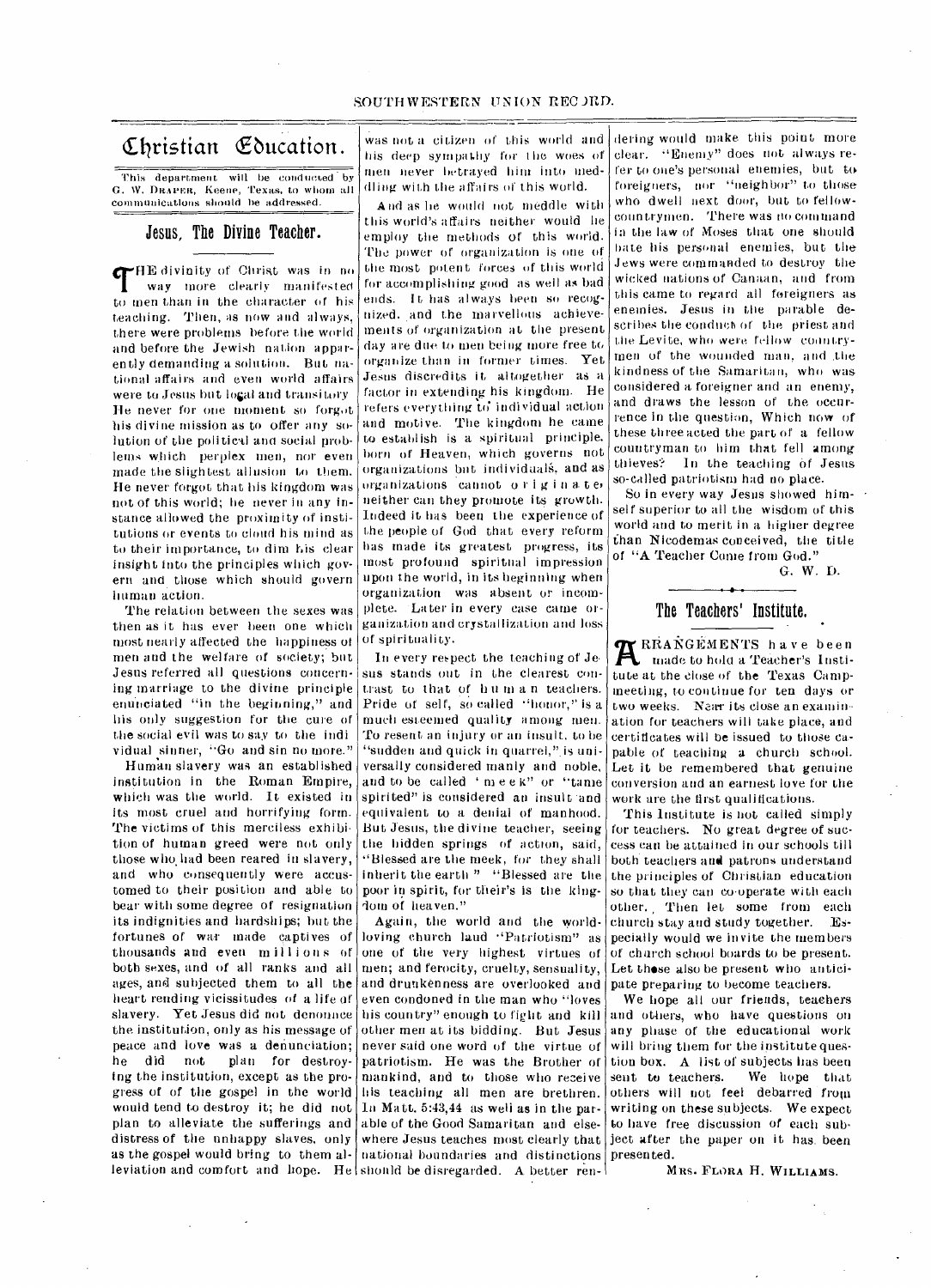# Are You Taking the Advocate?

I  $\mathbf{F} \mathbf{E} \mathbf{E} \mathbf{L}$  very anxious about the Advocate As the reports come in from the different Sabbath schools 1 find very few supplied with the Advo*cate.* I do not know of any better help in the Sabbath school than this journal, which comes each month tilled with good fresh matter setting forth the principles of Christian Education, and giving special instruction in regard to Sabbath school work. The great need of Lhe hour is trained teachers.

Officers and teachers, do you fully realize' the sacredness and responsibility of the office you hold? It means to be Christ-like—that Christ is the abiding principle in your heart. We have been drifting along in a haphazard way long enough.

"Not all who teach in our schools qualify themselves for the work. Let every teacher feel that he must know more; he must be better acquainted with those with whom he has to deal, better acquainted with the best methods of imparting knowledge; and when he has done the best he can, he has come far too short."—Testimonies.

*The Advocate* is the educational organ of the denomination. Our Sabbath schools cannot afford to miss the instruction given in it. Do 1 ask too much if I ask every officer to supply his school with this journal

The following is the plan suggested by our committee. Order a sufficient number to supply the officers of the school, and pay for it out of the Sabbath school donations. The Secretary should collect each quarter from those who have had the use of the journal that quarter, and turn the amount thus collected into the treasury. By this plan the club can be ordered for a year, and the officers and teachers pay for the copies they receive. 'Now we must be careful to not make the mistake of paying for the club out of the treasury, and then never paying back the amount at all. Unless we guard that matter very carefully it will materially decrease the amount we have for missions. Superintendent, Secretary, your cooperation is needed in this work. The Lord has placed each one of us where he wants-us; but we must work together for the one object—the salvation of souls.

#### EMMA HAFFNER.

A very interesting and encouraging letter has been received from Prof. E. A. Sutherland concerning the work of this department.

# The Texas Campmeeting,

Will be held this year at Handley, July 24 to August 3. Handley is six mils east of Fort Worth.on the Texas & Pacific and the Dallas & Fort Worth Electric Line railroads. We tried hard to locate the meeting further' south in the State this year, but no place within the distance south it was thought it should go could be found where suitable grounds and accommodations could be had. Waco, Corsicana,• Hillsboro, and Temple were considered and - visited, and Waco twice, so anxious were we for it to be held at this place, but suitable grounds could no where be found in or about the city. The hot weather of this state that prevails at the time of our campmeetings make it very essential that we have shade, plenty of good pure water and roomy grounds so as not to be too crowded. Our annual campmeeting is getting to be such a large affair it is no longer easy to find grounds that will serve our purpose in the cities of North and Central Taxas. But at Handley we have all the essentials combined. We have a twentylive acres grove on an elevation with open field and prairie on all sides to let in the breeze, and an abundance of pure water from the artesian wells of the power house of the Electric Line road piped to the grounds for our use free of charge. Besides this, the electric company puts in electric lights for the meeting tent, gives us the use of a two-hundred and fifty acre pasture adjoining the grounds with plenty of good Stock water and shade in it, hauls our car load of tents and fixtures from Dallas to Handley and return, all lumber, furniture, commissary supplies and whatever needed and as often as needed from Fort Worth, all free of cost. These are some of the reasons, together with the fact of not being able to find a suitable place furhter South, that decided us to settle on Handley for the campmeeting, and it is hoped and be\_ leived that when the brethren know these facts they will feel entirely satisfied that the best thing was done in deciding on Handley. The pasture being given to us free, pasturage will be furnished the brethren free of cost. This is something we have never had before. We also have a cheaper rate to the meeting than usual-a fare and one tenth for the round trip. At least the Texas & Pacific has granted us this rate and has asked other connecting roads of the State to do the same which we have no doubt will be done. Later instructions about rates will be

given. All roads coming into Fort Worth except the Santa Fe and the Houston & Texas Central, run into the union station where change can be made without transfer to the Texas & Pacific for Handley. Those coming from the East, North-East, and South-Bast through Dallas on Missouri Kansas & Texas, Santa Fe, and Cotton Belt will have to transfer at Dallas to the Texas & Pacific for Handley. The Houston &Texas Cen-Handley. The Houston & Texas Centref, and Texas & New Orleans came into the same station at Dallas with the Texas & Pacific where change can be made to the Texas & Pacific for Handley without transfer. Let all preserve these directions and govern their route accordingly.

We expect good help at our meeting to look after all departments of the work. Besides the laborers of the Conference we shall have Elder G. G. Rupert, President of the South Western Union Conference. Eiders Ha ffuer and Fields, Presidents of Oklahoma and Arkansas Conferences, Elder S. Lane of Battle Creek, and probably other general laborers. Let all come expecting to get a blessing and be a blessing, and it will be "even so". The seeming objection of having the meeting out away from the cities at a small village is overcome by the fact of the Electric Line road giving us almost a city rate (fifteen cents for round trip) and thus practically bringing us within the<br>city of rather the people to us. The city, or rather the people to us. company owns the entire street car system of Fort Worth, making this round trip rate apply from any where in the city, and claim they can handle more people to Handley than if it were in thecity. Come praying God's blessing upon the meeting.

W. A. McCUTCHEN.

# Letter from Elder MacLay.

E left Keene for San Antonio Sunday, June 1, and arrived here Monday evening at 6:30. This is 'a very cosmopolitan city. There is a very cosmopolitan city. There is<br>truly a mixed multitude here, composed of Americans, Mexicans, Italians, Turks, French, Germans, Chi-nese, and Negroes. To reach all these people with their different racial pe-. culiarities, is one of the problems that confront us. But we are re-minded of the words of Jehosaphat to the people on the eve of battle: "The battle is not yours, but the Lord's." So we expect to push the work in the name of the mighty God of Israel.<br>When we were talking the matter over in regard to my coming to this city to labor, Elder Rupert asked me if I had any burden for the Mexican work. I told him-that I had not. But since coming here and being brought into contact with the people, and seeing their need, I must confess that I am beginning to feel something of a burden for the people of Mexico. Our work here is moving<br>along nicely. We have rented a hall in the central part of the city, and<br>have organized a Sabbath school of<br>eleven members eleven members. We hope in the near future to reorganize a church. Brethren, pray for the work here.

W. D. MACLAY.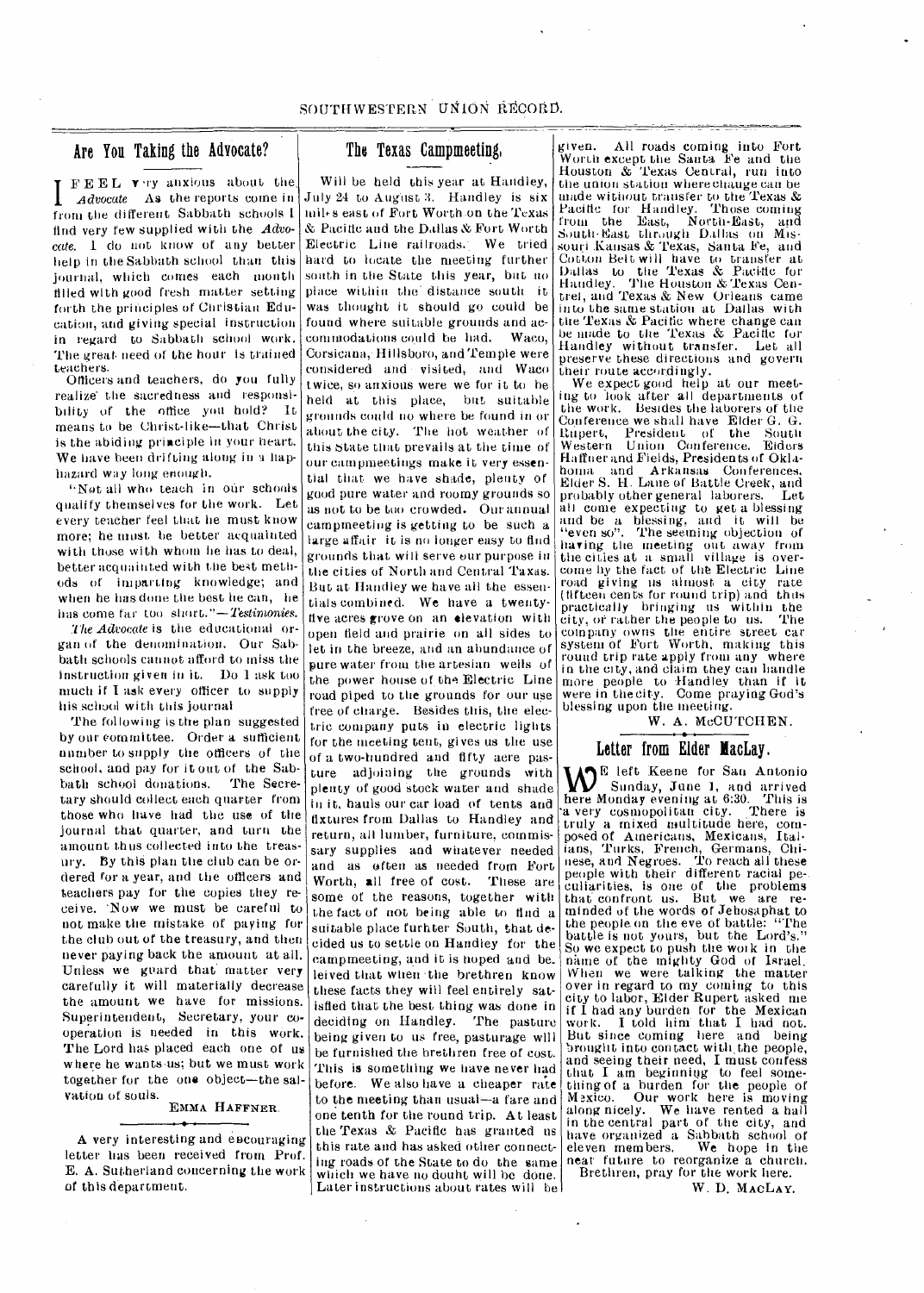# SOUTH WESTERN UNION RECORD.

# Arkansas Department.

# Children's Meetings.

AVE hope to see a nice company of children at Little Rock in at-**YV** children at Little Rock in attendance at the campmeeting. We trust that parents coming to the meeting will bring all their children with them, We are making special efforts to interest and work for the children, and we think that the meetings will be of great interest and profit to them.

"At all of our campmeetings work should be done for the children and youth In our work for the children the object should be not to merely educate and entertain them, but to work for their conversion. If we exercise faith in God we shall be enabled to lead them to the Lamb of God that taketh away the sin of the world. This is a work of the greatest consequence to the younger members of the Lord's family. Such meetings for children and youth if rightly conducted, will be attended by many who are not of our faith, and the lessons learned at the meetings will be repeated at home. Through the children the parents may be reached. *—*  Testimony No. 34.

When we realize that we have special instruction on this line, should we not sense the responsibility resting upon us as parents, and realize that the attendance of our children at campmeeting is not of secondary importance and whilst there, should we not as mothers take an interest to see that our children attend the meetings, instead of spending their time in visiting and roaming over the grounds. Let us rally to our God-<br>given opportunities. Come to the given opportunities. campmeeting, bring your children, we will be glad to meet them and we know that the Lord has a blessing for us all.

> MRS A. E. FIELD. Little Rock.

 $\bigoplus_{\text{has been in progress nearly five}}^{\text{UR} \text{ } \text{teent} \text{ } \text{} \text{ } \text{} \text{ } \text{}}$ has been in progress nearly five weeks, and while the battle has been a hard one, yet we are beginning to see some fruits, several have decided to obey, but as the number is yet uncertain, we will defer reporting deflinately. One very encouraging feature of our work is the fact that our influence is constantly widening. This city is thus being prepared for the coming campmeeting. We have se-

interested hearers, has for several years been conducting a Sunday school. It is about ten blocks from the nearest church; So we hope for a good attendance at, our meeting. We are planning to close our present effort Sunday night. June 29, and we move at once to the camp ground, and begin meetings there July 5. We will let this meeting run right on through the campmeeting, by so doing, our brethren who attend the campmeeting will have a splendid opportunity to work for the Lord, while seeking his blessing for themselves. We urge all who can (Our young people especially) to come early and be prepared to remain after the meeting closes, to assist with our public effort. This will afford an excellent opportunity for some of our young people to get a good experience in spreading the truth for this time. Those coming to the meeting over the Choctaw Railroad may take the ninth Street car which will be one block west of the station, and go on this car to the end of the line. The campmeeting is one block south of where the car stops. Those coming on any other railroad may take the nearest car and transfer west on the Ninth Street line at ninth and Main streets. There is plenty of shade on the ground; water for family and stock is convenient; and. a large natatorium one block from the grounds, the use of which is promised us, will furnish an excellent place for baptism. To us the grove seems an ideal place for a campmeeting, and we are hoping for and expecting a very profitable occasion. Brethren plan to come, You cannot afford to miss it.

> R. W. PARMELEE. V. B. WATTS.

# Jenny Lind.

cured a grove with a never failing went to meeting for years; three since I began meetings here; T will be two weeks this evening Opened up with about one hundred. The audience has been gradually increasing until it has at times reached five hundred but generally from two to three hundred, last evening there were about three hundred and fifty, about one hundred that could not be seated. Some that were prejudiced and would not come at first are now coming regular. At least half of my congregation are people that have not least come and get your money's

spring of soft water in it for our churches here but they cannot get a campmeeting. The grove is located hearing. The Methodist made an at 24th and High streets. The end of effort to start a protracted meeting the ninth street car line. and in a last Sunday, but said they would neighborhood where one of our roost have to put it off on account of the good interest at the tent. I have an experience here that I never had before. This is a mining town and mostly wicked people. 1 fully consecrated myself to God and asked him to lead me in the subject to present; and most of my preaching has been on practical religion, and when 1 did preach on our points of the message, I would close with about ten or fifteen ruin utas of exhortations, and ask the people to give their hearss to God, and frequently a goodly number would respond. • Now I am bringing our strongest points of the message, and they are enjoying them. Cne family has began to keep the Sabbath and a Second Adventist preacher has said that the last prop, was knocked from him on the Sabbath question, I believe a grand work will be accomplished here, to the Lord be all the praise. Brethren soften the heart and get the people converted before you ask them to keep the Sabbath. I am of good courage in the Lord, pray for the work here.

> E. B. HOPKINS. J. B. UPTON.

# The Campmeeting,

**THE** campmeeting season comes but<br>once a year, and, to some, it is a<br>never-failing source of comfort and HE campmeeting season comes but once a year, and, to some, it is *a*  benefit. A few pennies saved every day, will furnish a ready fund for camprneeting expenses. It is late now for this plan, but you may use it for another year. Let us use our money for useful purposes instead of spending it for trifles, articles for show and things that tickle the palate. People judge our words and lives by what we do, and if we do not take enough interest in meetings to attend, at least some will be impressed that we not consider it very import-ant. Campureeting should be the means for spreading the message, and this can be best accomplished when there is a full attendance. God's Spirit must be in the heart and thus be the controlling power in all of our efforts, else they become as sounding brass. Yet God works through natural human means and people look for outward signs that we have some-<br>thing of value to give them. So let us come up to the help of the Lord against the mighty. That (Artist's life may flow through ours and be a benefit to all whom we meet. Re-member, we pay the expenses of the meetings and they are about the same whether few or many attend. So at J. C. ANDERSON.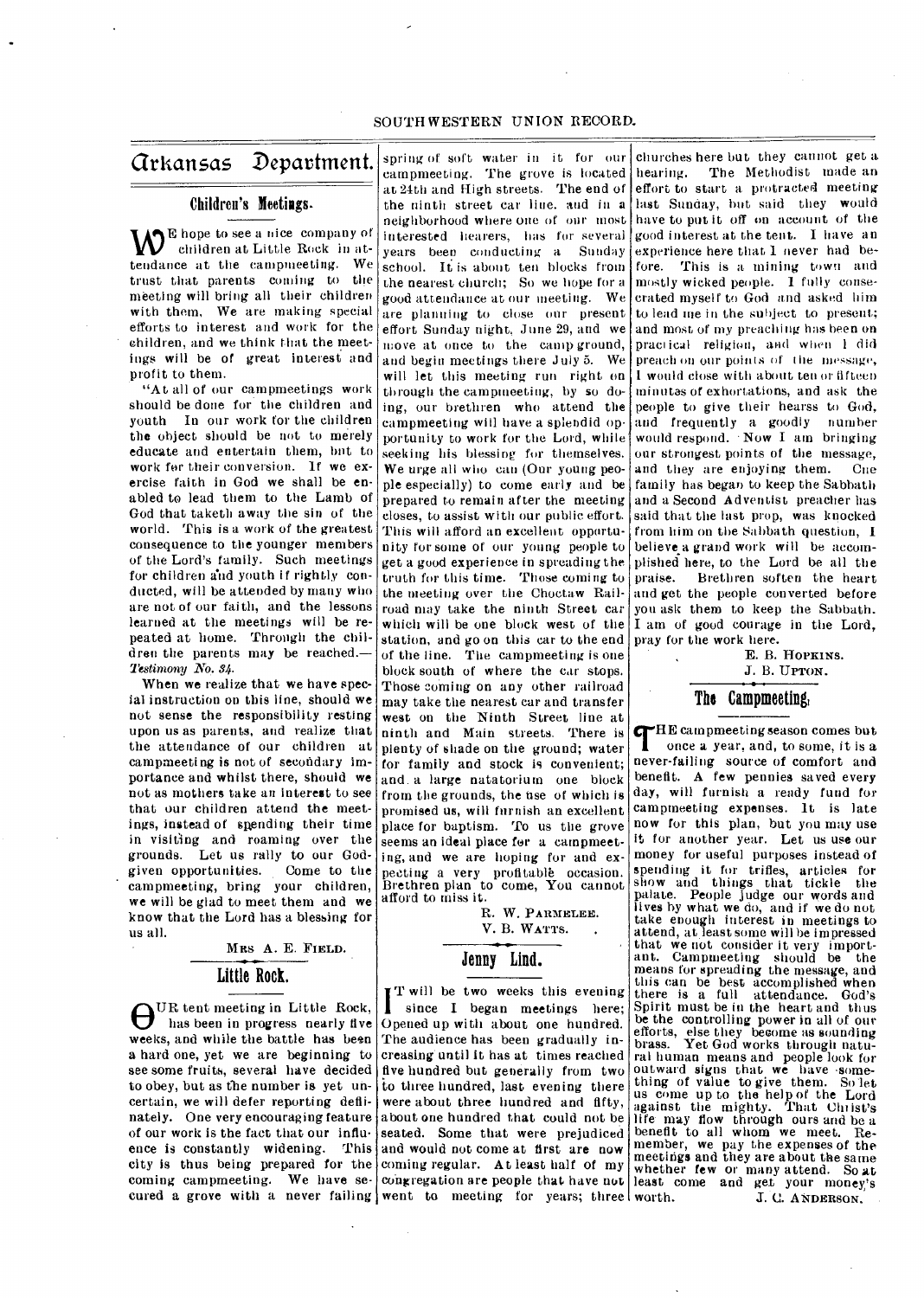*wainvedfrom our Oklahoma Department.* 

# A Trip to the Panhandle.

HAVE been in the Panhandle, **I** Texas, the last few days. I Vis ited the church at Hereford and found the brethren of good courage in the Lord. Most of them carne from other parts or Texas and have been in the truth "or years. Some of them were already out in the canvassing work. The country is very thinly settled, which makes it hard for the canvasser to get around; but the people are well fixed financially, and a eanvasser might do well after all.

We have ordered a tent and want to start the work in Amarillo. There are several towns which ought to be worked. We have quite a large territory in the Panhandle with not very many people; but they must hear the message, and we are responsible to bring it to them. The church took their quota of Object Lessons and also some of the book, Monitor of Health. They are willing to Lelp push the work in their territory.

G. F. HAFFNER.

τł

# Perkins.

**THE** Lard has been blessing in the work here. The attendance has been excellent from the first, but HE Lord has been blessing in the<br>work here. The attendance The attendance is beginning to fall off, as we are now entering upon the testing truths of the message. Our child rens' meetings have aided materially in gaining the good will of the people. We believe the Lord has honest hearts here, who will soon be rejoicing in the truth.

The people are very kind and sociable here. We have more invitations to visit the people than we can attend to at present. Our hearts are burdened for the dear people as we realize that many of them will soon make their decisions. Brother and Sister Sorenson conducted the meeting Friday and Sabbath while I visited the little company who have recently ac-<br>cented the truth at Orlando. Cur cepted the truth at Orlando. Sabbath meetings were glorious. The Spirit of the Lord seemed to soften every heart. Pray for us and for the dear people.

# F. H. CONWAY. C. SORENSON.

WE received the following from Sister Cora Olson Morrison, 0. T: "My baby girl, Georgia, aged ten years, has been canvassing for "The 'House We Live ln' and has taken seven orders in three half day's . work in the country. She expects to canvass still more and I trust she will be an agent."

# Deutsche **A**btheilung

Seit mehreren Jahren fchon machte fich die Notwendigteit, einer deutfchen 9Ibteitung in bet Beene 9ttabentie filbfbar, bornebnitieb infotcle bey ftetig 3ttnefun= enden Bedürfuisse, daß ote heranwachsende Jugend unferer lieben deutfchen @ejebtuifter.eitte )- briftgentithe (r3lebting genief3en nub babureb 3u 9trbeitern für das deutsche Wert herangebildet werden fönnte. Dei Anlaß der ersten Sihung der füdweftlichen Unions=Konferenz in Topeta, Ranfas,  $\text{inv}\left( \mathbf{b}, \, \mathbf{y} \right)$ 1902, wurde diesem Bedarf durch einstimmige Annahme nachstehender Be= jCiiffe befinitibe 9Thbiiffe geteijtet:—

" $(1)$  Dağ die gegenwärtig im Weinberge des Herrn in deutscher Sprache thätigen Arbeiter fo viel wie möglich) alle ihre Zeit und Kräfte dem deutichen Vette 3umenben; (2) ball eine beutjdy 2tbteilung in ber Beene 91tabentie Sur 911tbitbutiq bon 9frbeitern fur bay beutfebe Seib eriiffnet merbe; unb (3) ball tüchtige junge Leute beiberlei Gefchlechtes zum Cintritt in bieje Abteilung er= nittfigt merben mogen, tint auf bent Sege eine Z;orbereituna 3um 2z3irfen tin= ter allen Schichten des deutschredenden Bolkes zu gewinnen."

.;911. Ilebereinftintinung mit biejen Ziefeblujjett bat fid) her Sibufborjtanb einen tüchtigen deutfchen Lehrer von vieljähriger Erfahrung angeworben, und fann jomit den folgenden Lehrfurjus, mit Zweigen, die den nämtichen Nummern in der englischen Abteilung entsprechen, für deutsche Schüler bieten:

## LEHRGEGENSTÆNDE.

To. 16. DEUTSCHE GRAMAIATIK.—Zie 9frbeit in biefer Rfajle tut= jpricht den Bedürfniffen folcher, die mit der Grammatik ihrer Muttersprache nicht vertraut sind, sowie derjenigen englifchen Schüler die bereits ein Jahr Deutsch studiert haben. . Otto's Konversations=grammatit, oder Paul Hense's beutjdy Orammatif mirk je nod) ben Umftiinben al? 2eitlaben beim linterrid)t bienen.

No. 17. DEUTSCHE REDEKUNST.—Wie aus dem Titel ersichtlich, bietet biefer Gegenstand folchen, welche mit No. 16 vertraut find, Gelegenheit fich mit dem gediegenen und eleganten Gebrauch der deutschen Sprache vertraut zu mach= en. Das von J. J. Weber (Leipzig) veröffentliche Werk "Katechifmus der Re= betunft" tuirb babei itt 9tnivenbung tommen, tviibrenb liebung im 9ibbatten furzer Anfprachen oder Borträge, fowie Anleitung zur fchriftlichen Zubereitung folcher Reden zum Druck, nebft Korrekturarbeiten u. ä. m. das Gelernte jofort in prattifdy 91ntuenbung bringen merben.

No. 1. ALLGEMEINE BIBELLEHRE.—Ziefer 2ebrgang bietet eine unt-, faffende Einficht in die Heilige Schrift und ihren Zweck, in Borbereitung auf ein eingehenderes Studium derfelben. "Jedem einzelnen Buch der Bibel tuirb eine befonberelinterjucbung ober 0Infiibt gemibmet, mobei ber Ilmfang unb Zweck feines Dafeins, fowie feine gefchichtliche Bedeutung u. a. in Erörterung fommen werden. Befonders wichtige Kapitel werden dem Gedächtnis speziell eingeprägt, und Bibelstellen von dauerndem Werte find wörtlich auswendig zu lernen.

No. 2. LEHRSÆTZE DES WORTES GOTTES.—Die verschiedenen Grund= febren ber Sebrift merben bay gan3e Scbufiabr binburcb ftubiert, nub' wird hauptfächlich das umfaffende Syftem von Lehrfätzen, welches wir die geg= enwärtige Wahrheit zu nennen pflegen, aus dem Worte Gottes entwickelt, doch ansfălieklich der rein prophetifăen Teile, welche für fich befonders in einem eig= enb bafiir eingerduntten 2ebrgang. ober Rtaffenftubium burgenontmen merben, "Uebersicht der Gebenwärtigen Wahrheit" wird als Leitfaden dienen, und biirf ten meitere ban unferer Oemeinfebalt beritenttid)te Vette in finvenbung gebracht werden.

 $\mathfrak{R}_{0.3}$ . Das Prophetische Wort.—Die fogenannten "größeren und ffeineren Tropf)eten" fowie bie Ueiffaclitngen iiferef) g)errn tverben barer ft be=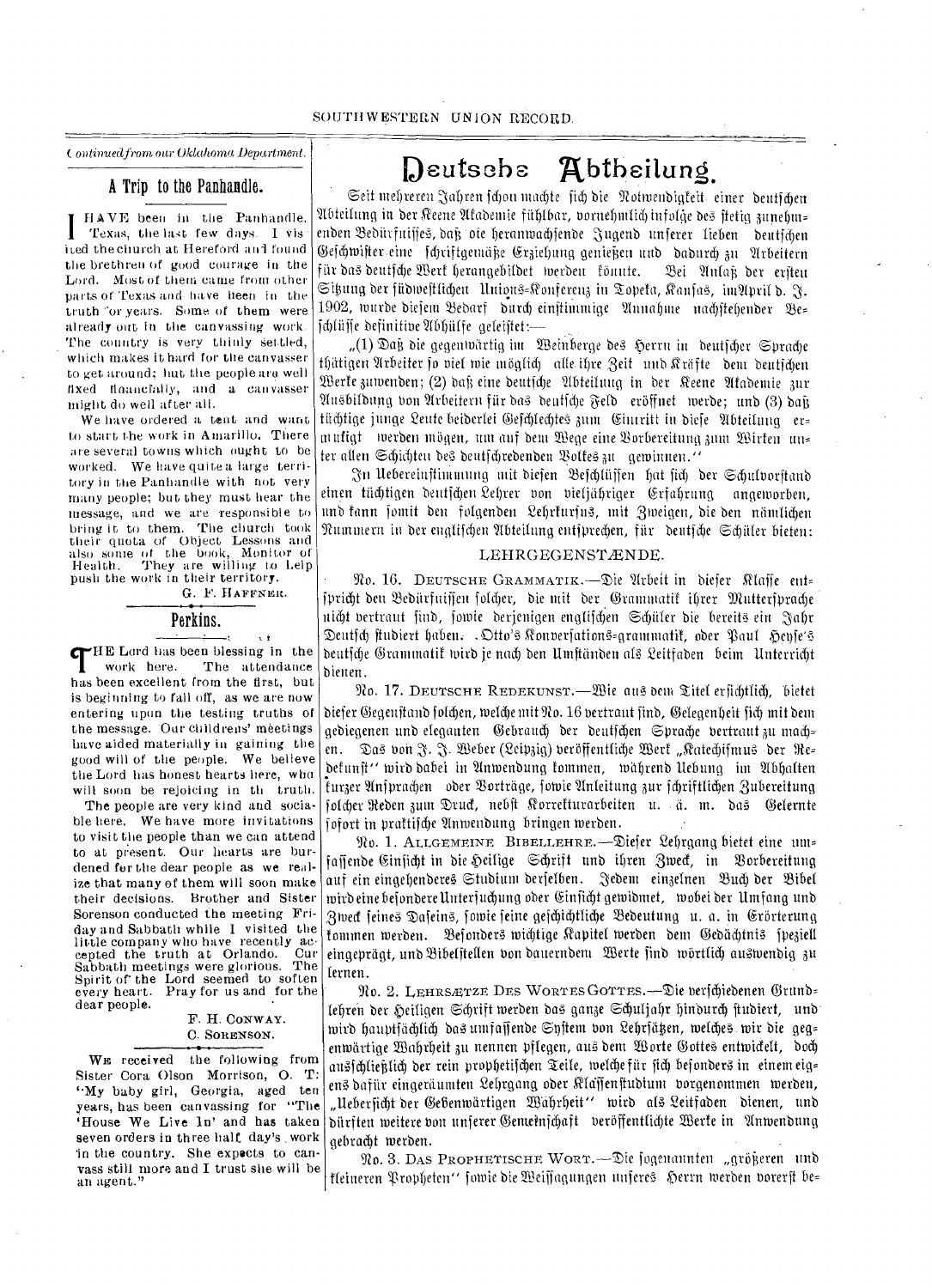trachtet, worauf ein eingehenderes Studium von Daniel und der Offenbarung,  $\sigma^{\mu\nu}$ mit Benutung des Wertes "Gedanten über Daniel und die Offenbarung" fol= gen wird. Ginzelstudien zur Bearbeitung in der Klasse werden von dem Leh= rer enttnorfen merben.

 $\frac{1}{2}$ 

 $\mathbf{t}$ 

No. 4. ALLGEMEINE WELTGESCHICHTE.—Line aftgemeine Nunbithan auf dem Gebiete der Geschichte der Welt wird als Borbereitung zu einem ein= fidU6nolleren Stubiuni bet: (fiefchithte in ihren toidtligereit (5.:,irtietheiten unternorn= men. Webers türzere Weltgefchichte dient als Leitfaden, doch wird anch der qirchengefcbidtte gebitbrenbe 9tufinertjamteit 3ugemanbt.

No. 51. LESEN UND RECHTSCHREIBUNG.-In dieser Klasse erhält der Schüler u. a. Anleitung die Heilige Schrift, geistliche Lieder, u. a. m. Kar und deutlich vorzulefen, gleichwie Gira und feine Gehülfen (laut Neh. 8:8) la= fen im Gefetzbuch Gottes flärlich und verständlich, daß man verstund was gelefen ward. Rebst der Bibel und unserer Zionslieder, werden auch andere dazu dien= liche Druckjachen zu dem Zwecke Berwendung finden. Uls Richtschnur in der Rechtscheibung wird Duden's Orthographisches Worterbuch dienen.

91o: 52. SCHCENSCHRIF'r.--Ter Sebrer mirb &rfihriften Sur q..rternting einer gediegenen Handschrift stellen.

 $O^{-}$ 

(.4 ift bie fefte lleber3eugung bemahrter 9trbeiter im bentj(hen Berte, bait die im Borftehenden gebotenen Lehrgegenftände allen wesentlichen Erforderniffen zur Ausbildung von Arbeitern für das deutfche Arbeitsfeld entsprechen werden; follten fich aber folche vorfinden, welche noch weitere, hier nicht in deutscher Sprache gebotene Gegenstände zu verfolgen beabfichtigen, fo wäre es ratfam die= felben unter den englischen Klassen-zu fuchen.

,aunt Sdttuf3, fatten mit nod) unfere lichen beutfcben Wejdnoifter ber tub= westlichen Unionfonferenz recht herzlich ein, der deutschen Abteilung unserer Schule durch ihre Gebete, perfönlihe Teilnahme und jedwede weitere löbliche Bemühungen thatkräftig beizu stehen.

Sendet euere Söhne und Töchter mit euren brünstigen Gebeten zur Schule und laffet nicht nach in eurem Flehen zu Gott für fie; feid dabei auch der Lehrer eingedent, wenn ihr euch dem Gnadenstuhl nahet; denn so ihr das treulich thut, bitrfen min mit atlem (3ottoertrauen bie fefte lteber3eugung hegen, bafi tin 2auf der Zeit durch die mit Gottes Segen in unferer Schule erlangte Ausbildung viele Arbeiter in diezur Ernte völlig reife Saat hinausgehen werden um föft= liche Garben für die himmlischen Scheunen zu sammeln. Das gebe Gott in vollstem Maße. Amen.

# **THE CLEBURNE MUSIC HOUSE,**  J. F. WADE, Proprietor,

**HAPPY HOURS.** 

Are those spent by lovers—music levers—at he piano, if it be the Adam Schaaf. This piano, tested by the critical, and praised by the artist, has long ago made a successful debut, and now holds the public atention as the finest and most reliable piano made. For sale **by J.** F. Wade, in Masonic building, Cleburne, Texas.



**- Texas.** 

*Continned from our Arkansas Deparment.* 

# Field Reports

LDER E. B. Hopkins. who is holding tent meetings in Jenny Lind, and • Elder H. Clay Griffin, and Brother Bender, who are holding tent meetings at Prairie Grove, are closing up their minor matters, preparatory to attending campmeeting,. They are' realizing the fruits of their labors, and to God they gave praise. The prospect is that there will be a church organized in each place as the result of their labors, thus a dozen or more precious souls rejoicing in the truth, and forming a nucleus for-further work.

#### THE CANVASSERS

Report that their courage is good, although the work goes slow just now, as the people are financially close at this time, due to the lack of rain in the southern portion of the state; low prices etc. Potatoes are so low that, many haven't dug them. But they report a bright prospect ahead, with a determination to press on the work.

BRO. Arthur songer from Jonesboro, Arkansas, writes that there are several of the canvassers, who are working in this place and surrounding country, who make this their stopping place. We hold Sabbath school and prayer meeting at my tent, giving out tracts, and papers, loaning books, holding Bible-readings; as the result five have begun to keep the Sabbath, and several are deeply interested. We trust that some of our laborers will see their way clear to hold a tent meeting here, in the near future: as the people are inquiring about one. We would be more than glad of literature on all the vital points of our faith.

> A. R. SONGER, Lock Box 467.

Prairie Grove.

 $\mathbf{W}^{\text{E}}$  have presented here all the vital points of the message to a raight state and interested audience. a fair sized and interested audience, that is for the place and pursuits of the people. The tide has turned and while everything is very quiet, yet the Lord is working and we can some fruits of the sowing, some have taken hold of the truth in fact, six are keeping the Sabbath, and we trust in the providence of God to have a little meeting next Sabbath. We We trust that more who are interested will take their stand on the Lords side. Our congregationg are Our congregationg are not large but those that seem interested, and we hope for a good harvest. •

H. C. GRIFFIN. U. BENDER.

**Cleburne,**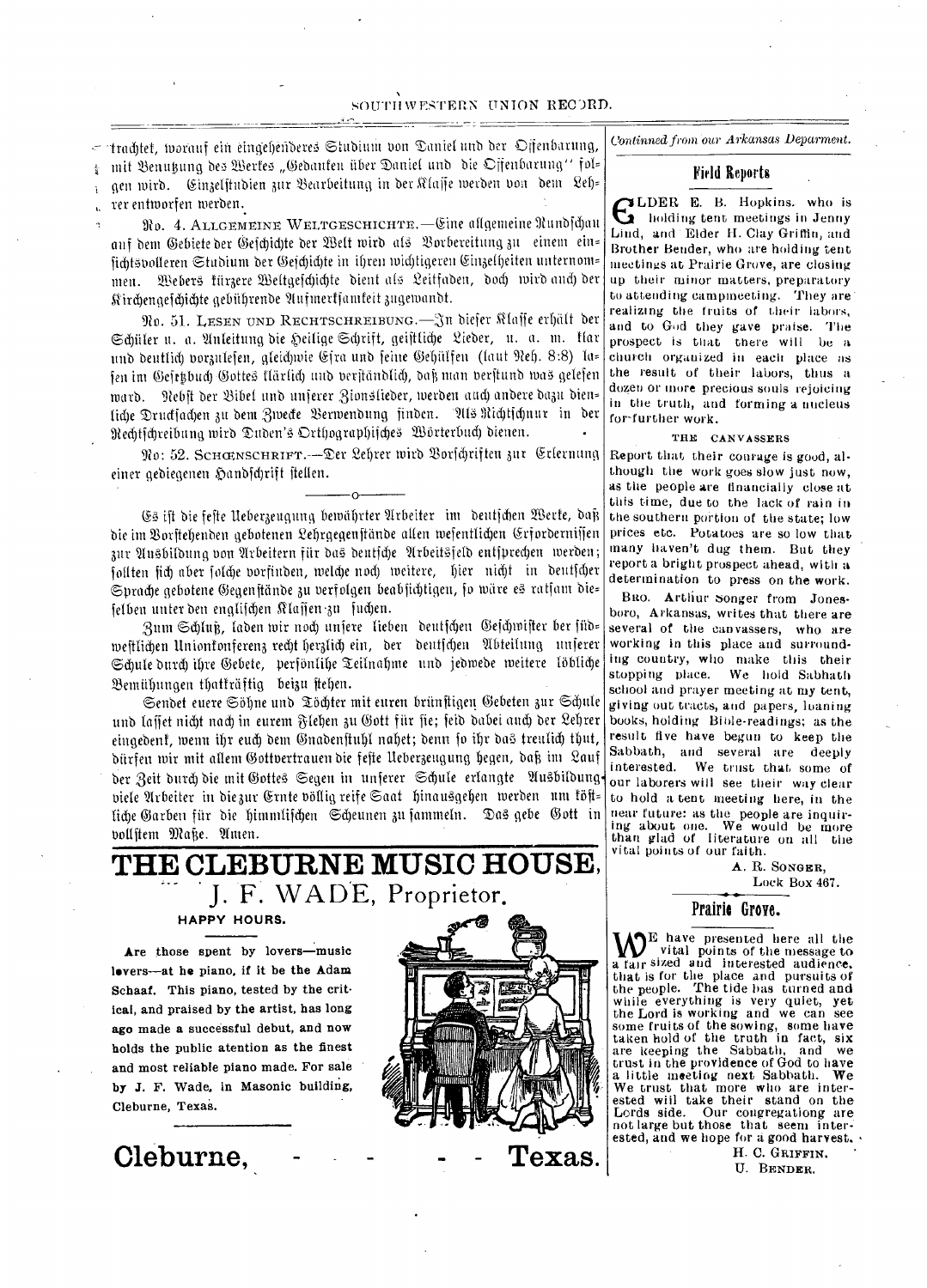#### SOUTHWESTERN UNION RECORD.

# SPECIAL RATES.

# Of the Missouri Kansas and Texas Railway Company of Texas.

MONTEAGLE, TENNESSEE.—Monteagle Sunday School Institute. Rate one first class limited fare for the round trip. Sell August 7. 8, 9 and 10

Limit for return, August 25, 1902.<br>SPECIAL TOURISTS RATES  $R_{\rm ATES}$  -to Boulder, Colorado Springs, Denver Pueblo, and Trinidad. Colorado. Rate one fare plus two dollars for the round trip. Selling dates daily during the months of June. July, August, and September. Final limit, leave destination on or before October 31, 1902.

LOCAL time table of trains arriving and departing on the M. K. & T. Railway, at Alvarado, Texas, in effect June 25, 1902:

SOUTH BOUND.— No. 3, 8.35 A. No. 1, 7.00 P. M; No. 15, flyer, 9.20 P. N.

NORTH BOUND.—NO. 2, 11.19 A. M.; No. 4, 9.58 p. M; No 16, flyer, 7.12 A. M.

No passenger service on any freight trains.

HILLSBORO, TEXAS.—July 16 to 18. Rate \$1.15 for the round trip. Dates of sale July 15 and 16. Final limit July 19. Account Old Settlers and Old Soldiers Reunion.

WAco, TEXAS.—Meeting of Grand Lodge Colored Free Masons and Ladies Grand Lodge. July 13 and 14, and morning trains July 15. Final Rate \$2.45 for the round trip.

J. F. Cox, Agent, Alvarado.

A NEW BOOK OUT.

# The Divine Plan of Teaching, or the Duty of the Hour.

A book bearing the above title .has just been issued from the Southwestern Union Record Office, Keene, Texas, and contains sixty-two pages of well-written articles (fifteen in all) on the subject of Christian Education in its various phases, by the "Theory and Practice Class of Keene Industrial Academy, year 1901-2. It is neatly bound, and its price is only 15<br>cents by mail. It is a book It is a book replete with Christian teaching that should be in the hands of every family, and read by all who are interested on the inportant subject of educating the young.

Send in your orders at once, as a limited number has been printed. The following are its contents. It shows the different important subjects treated.

tion. Schools. Concerning all orders or partic lars, Address, A. M. WOODALL, Keen Texas. CONTENTS. True Education. The Heavenly and Edenic Schools. The Two Systems of Education. The Two systems of Education co tinued. Early Education on American Soil.

The Last Message an Educational Reform.

| u-  | Influence of Invironment.                                             |  |  |  |
|-----|-----------------------------------------------------------------------|--|--|--|
| ie, | The Support of Church Schools.                                        |  |  |  |
|     | The Qualifications of the Teacher                                     |  |  |  |
|     | and the Mutual Relation of Patrons                                    |  |  |  |
|     | and Teacher.                                                          |  |  |  |
| рÓ  | Discipline and Order.                                                 |  |  |  |
|     | The Bible the Basis of All Instruc-                                   |  |  |  |
| ņ.  |                                                                       |  |  |  |
|     | Industrial Training in Church                                         |  |  |  |
|     | Schools.<br> <br>  Schools.<br>  Health Principles in Church Schools. |  |  |  |
|     |                                                                       |  |  |  |

Planes of Existence. Where Our Danger Lies.